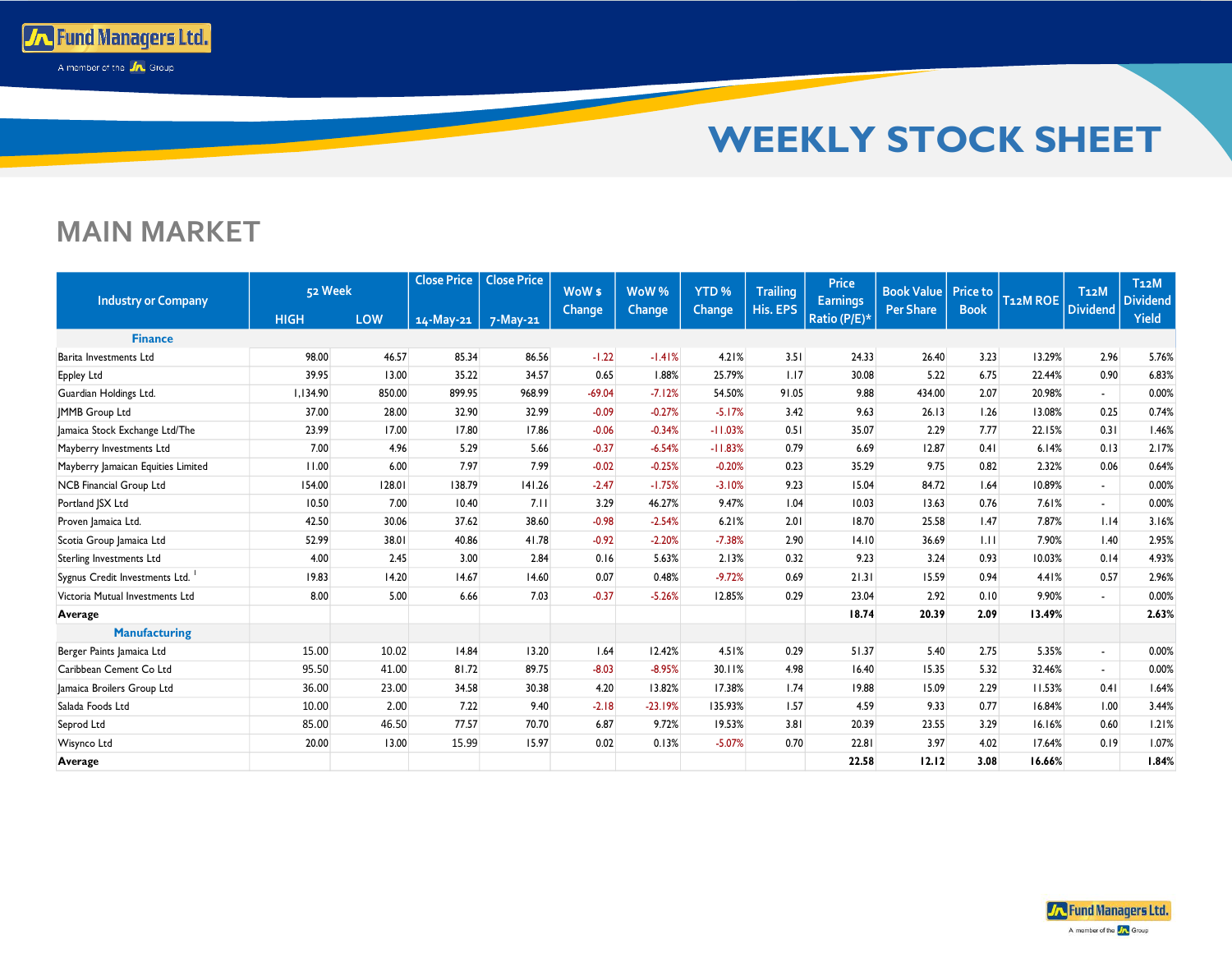| <b>Close Price</b><br><b>Close Price</b><br>52 Week<br>WoW \$<br>WoW%<br>YTD <sub>%</sub><br><b>Trailing</b><br><b>Industry or Company</b> | Price<br><b>Earnings</b> | <b>Book Value</b> | <b>Price to</b> | T <sub>12</sub> M ROE | T <sub>12</sub> M           | T <sub>12</sub> M<br><b>Dividend</b> |
|--------------------------------------------------------------------------------------------------------------------------------------------|--------------------------|-------------------|-----------------|-----------------------|-----------------------------|--------------------------------------|
| His. EPS<br>Change<br>Change<br><b>Change</b><br>LOW<br><b>HIGH</b><br>14-May-21<br>7-May-21                                               | Ratio (P/E)*             | <b>Per Share</b>  | <b>Book</b>     |                       | <b>Dividend</b>             | Yield                                |
| <b>Retail</b>                                                                                                                              |                          |                   |                 |                       |                             |                                      |
| 10.00<br>6.07<br>9.93<br>9.64<br>Carreras Ltd<br>0.29<br>3.01%<br>37.51%<br>0.77                                                           | 12.93                    | 0.41              | 24.24           | 187.48%               | 0.70                        | 10.77%                               |
| Average                                                                                                                                    | 12.93                    | 0.41              | 24.24           | 187.48%               |                             | 10.77%                               |
| <b>Insurance</b>                                                                                                                           |                          |                   |                 |                       |                             |                                      |
| Key Insurance Co Ltd<br>11.42<br>4.00<br>5.54<br>6.17<br>$-0.63$<br>$-10.21%$<br>$-7.07%$<br>0.07                                          | 78.01                    | 1.65              | 3.36            | 4.30%                 | $\sim$                      | 0.00%                                |
| Average                                                                                                                                    | 78.01                    | 1.65              | 3.36            | 4.30%                 |                             | 0.00%                                |
| <b>Communication</b>                                                                                                                       |                          |                   |                 |                       |                             |                                      |
| 1.87<br>1.05<br>1.69<br>1.57<br>0.12<br>7.64%<br>$-1.11%$<br>0.01<br>Radio Jamaica Ltd                                                     | 135.25                   | 1.01              | 1.67            | 1.23%                 | $\sim$                      | 0.00%                                |
| Average                                                                                                                                    | 135.25                   | 1.01              | 1.67            | 1.23%                 |                             | 0.00%                                |
| <b>Conglomerate</b>                                                                                                                        |                          |                   |                 |                       |                             |                                      |
| 95.00<br>54.50<br>89.37<br>88.47<br>0.90<br>1.02%<br>42.59%<br>7.28<br>GraceKennedy Ltd                                                    | 12.28                    | 66.11             | 1.35            | 11.01%                | 1.65                        | 2.85%                                |
| 3.33<br>31.00<br>19.00<br>25.10<br>27.50<br>$-2.40$<br>$-8.73%$<br>19.52%<br>Jamaica Producers Group                                       | 7.54                     | 27.56             | 0.91            | 12.08%                | 0.20                        | 1.02%                                |
| 67.52<br>64.50<br>4.68%<br>$-0.69%$<br>3.29<br>80.00<br>60.00<br>3.02<br>Pan-Jamaican Investment Trust                                     | 20.54                    | 44.53             | 1.52            | 7.38%                 | 0.21                        | 0.27%                                |
| 55.00<br>34.00<br>51.24<br>49.45<br>1.79<br>3.62%<br>3.15%<br>1.60<br>Sagicor Group Jamaica Ltd                                            | 32.03                    | 31.86             | 1.61            | 5.02%                 | 1.06                        | 2.32%                                |
| Average                                                                                                                                    | 18.10                    | 42.52             | 1.35            | 8.87%                 |                             | 1.61%                                |
| Leisure                                                                                                                                    |                          |                   |                 |                       |                             |                                      |
| 2.30<br>0.09<br>0.47<br>Ciboney Group Ltd<br>0.47<br>0.00<br>0.00%<br>112.37%<br>$-0.01$                                                   | $-33.36$                 | $-0.00$           | $-200.33$       | 600.50%               | $\sim$                      | 0.00%                                |
| 2,200.00<br>600.00<br>910.00<br>906.92<br>3.08<br>0.34%<br>$-30.00%$<br>$-182.08$<br>Palace Amusement Co Ltd                               | $-5.00$                  | 159.44            | 5.71            | $-114.20%$            | $\sim$                      | 0.00%                                |
| 5.61<br>2.00<br>4.53<br>4.58<br>$-0.05$<br>$-1.09%$<br>$-6.18%$<br>Pulse Investments Ltd<br>0.16                                           | 28.41                    | 0.78              | 5.84            | 20.56%                | 0.01                        | 0.24%                                |
| 19.95<br>12.00<br>19.00<br>17.31<br>1.69<br>7.91%<br>0.87<br>Supreme Ventures Ltd<br>9.76%                                                 | 21.92                    | 2.14              | 8.87            | 40.47%                | 0.80                        | 5.64%                                |
| Average                                                                                                                                    | 25.16                    | 1.46              | 6.81            | 30.52%                |                             | 2.94%                                |
| <b>Services</b>                                                                                                                            |                          |                   |                 |                       |                             |                                      |
| Kingston Wharves Ltd<br>59.00<br>40.00<br>47.04<br>43.81<br>3.23<br>7.37%<br>1.49%<br>1.59                                                 | 29.56                    | 22.93             | 2.05            | 6.94%                 | 0.54                        | 1.17%                                |
| 1.41<br>1.32<br>1.34<br>$-0.02$<br>$-1.49%$<br>$-0.48%$<br>0.01<br>Transjamaican Highway Limited<br>1.15                                   | 132.73                   | 0.68              | 1.95            | 1.47%                 | 0.01                        | 0.54%                                |
| Average                                                                                                                                    | 29.56                    | 22.93             | 2.00            | 6.94%                 |                             | 0.86%                                |
| <b>Real Estate</b>                                                                                                                         |                          |                   |                 |                       |                             |                                      |
| 32.28<br>4.14%<br>57.48<br>44.00<br>42.25<br>$-10.05%$<br>0.90<br>Eppley Caribbean Property Fund Ltd SCC<br>1.75                           | 49.11                    | 50.15             | 0.88            | 1.79%                 | 0.06                        | 0.17%                                |
| 8.57<br>4.80<br>8.15<br>8.35<br>$-0.20$<br>$-2.40%$<br>12.41%<br>0.13<br>Kingston Properties Ltd                                           | 63.19                    | 6.42              | 1.27            | 2.01%                 | 0.18                        | 3.02%                                |
| 9.00<br>6.01<br>8.30<br>7.99<br>Sagicor Real Estate X Fund Ltd<br>0.31<br>3.88%<br>$-7.10%$<br>$-6.86$                                     | $-1.21$                  | 9.53              | 0.87            | $-71.98%$             | $\sim$                      | 0.00%                                |
| 6.40<br>4.60<br>5.90<br>5.93<br>$-0.51%$<br>7.27%<br>Stanley Motta Ltd.<br>$-0.03$<br>1.11                                                 | 5.33                     | 6.31              | 0.93            | 17.54%                | 0.28                        | 5.66%                                |
| 9.19<br>5.30<br>5.29<br>9.57%<br>0.52<br>138 Student Living Jamaica Ltd<br>3.35<br>0.01<br>0.19%                                           | 10.29                    | 11.34             | 0.47            | 4.54%                 | $\mathcal{L}_{\mathcal{A}}$ | 0.00%                                |
| 19.00<br>10.50<br>15.92<br>16.38<br>$-0.46$<br>$-2.81%$<br>26.83%<br>9.92<br>First Rock Capital Holdings Ltd                               |                          | 117.81            | 0.14            | 8.42%                 | 0.47                        | 4.13%                                |
| Average                                                                                                                                    | 31.98                    | 33.60             | 0.76            | 5.51%                 |                             | 3.25%                                |
| <b>Other</b>                                                                                                                               |                          |                   |                 |                       |                             |                                      |
| 1.30<br>0.71<br>1.01<br>0.96<br>0.05<br>5.21%<br>3.06%<br>0.02<br>1834 Investments Ltd.                                                    | 43.42                    | 1.17              | 0.86            | 1.99%                 | 0.04                        | 4.71%                                |
| 176.00<br>MPC Caribbean Clean Energy Limited<br>124.00<br>124.18<br>128.00<br>$-3.82$<br>$-2.98%$<br>$-18.84%$<br>$-0.91$                  | $-136.38$                | 129.50            | 0.96            | $-0.70%$              | $\mathbf{r}$                | 0.00%                                |
| 0.87<br>Sagicor Select Fund Finance<br>0.55<br>0.65<br>0.63<br>0.02<br>3.17%<br>5.09%<br>$-0.31$                                           | $-2.09$                  | 0.85              | 0.76            | $-36.33%$             | $\blacksquare$              | 0.00%                                |
| Sagicor Select Fund Manu & Dist.<br>1.00<br>0.61<br>0.95<br>0.92<br>0.03<br>3.26%<br>34.71%<br>$-0.18$                                     | $-5.35$                  | 0.86              | 1.11            | $-20.74%$             | $\mathbf{r}$                | 0.00%                                |
| Wigton Windfarm Ltd<br>0.95<br>0.60<br>0.65<br>0.64<br>1.56%<br>$-13.48%$<br>0.07<br>0.01                                                  | 9.81                     | 0.37              | 1.78            | 18.12%                | $\blacksquare$              | 0.00%                                |
| Average                                                                                                                                    | 26.62                    | 0.81              | 1.09            | 10.06%                |                             | 4.71%                                |
| <b>Market Average (excluding Outliers)</b>                                                                                                 | 23.21                    | 26.31             | 2.47            | 13.15%                |                             | 3.58%                                |

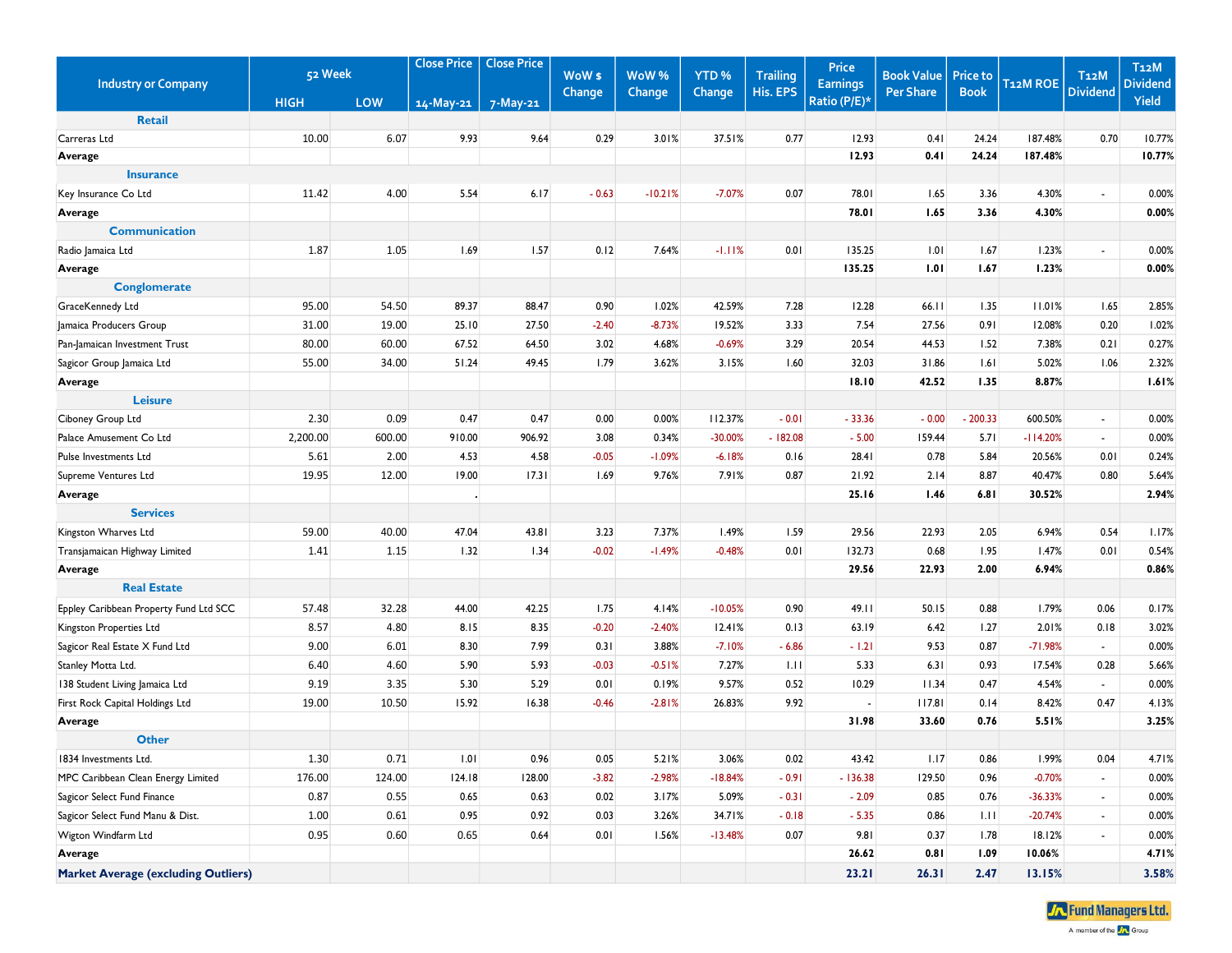## **JUNIOR MARKET**

| <b>Industry or Company</b>      | 52 Week     |       | <b>Close Price</b> | <b>Close Price</b> | WoW <sub>s</sub><br>Change | WoW%<br>Change | YTD <sub>%</sub><br>Change | <b>His. EPS</b><br>Last 4 | <b>Price</b><br><b>Earnings</b> | <b>Book</b><br><b>Value Per</b> | <b>Price to</b><br><b>Book</b> | T <sub>12</sub> M<br><b>ROE</b> | T <sub>12</sub> M<br><b>Dividend</b> | T <sub>12</sub> M<br><b>Dividend</b> |
|---------------------------------|-------------|-------|--------------------|--------------------|----------------------------|----------------|----------------------------|---------------------------|---------------------------------|---------------------------------|--------------------------------|---------------------------------|--------------------------------------|--------------------------------------|
|                                 | <b>HIGH</b> | LOW   | 14-May-21          | 7-May-21           |                            |                |                            | <b>Qtrs</b>               | Ratio (P/E)*                    | <b>Share</b>                    |                                |                                 |                                      | Yield                                |
| <b>Finance</b>                  |             |       |                    |                    |                            |                |                            |                           |                                 |                                 |                                |                                 |                                      |                                      |
| Access Financial Services Ltd   | 27.20       | 19.00 | 22.10              | 22.00              | 0.10                       | 0.45%          | $-5.96%$                   | 0.32                      | 68.09                           | 8.45                            | 2.62                           | 3.84%                           | 0.23                                 | 1.01%                                |
| <b>ISP Finance Services Ltd</b> | 25.95       | 12.00 | 23.99              | 23.99              | $\sim$                     | 0.00%          | 23.03%                     | 0.64                      | 37.25                           | 4.01                            | 5.98                           | 16.04%                          | $\blacksquare$                       | 0.00%                                |
| Lasco Financial Services Ltd    | 4.00        | 2.01  | 3.94               | 3.20               | 0.74                       | 23.13%         | 55.02%                     | 0.02                      | 249.53                          | 1.33                            | 2.95                           | 1.18%                           | $\overline{\phantom{a}}$             | 0.00%                                |
| <b>QWI</b> Investments Ltd      | 1.26        | 0.61  | 0.94               | 1.00               | $-0.06$                    | $-6.00%$       | 24.21%                     | 0.26                      | 3.64                            | 1.21                            | 0.78                           | 21.40%                          | $\blacksquare$                       | 0.00%                                |
| SSL Venture Capital Jamaica Ltd | 0.93        | 0.45  | 0.63               | 0.64               | $-0.01$                    | $-1.56%$       | 10.60%                     | $-0.37$                   | $-1.69$                         | $-0.69$                         | $-0.91$                        | 54.03%                          | $\overline{\phantom{a}}$             | 0.00%                                |
| Average                         |             |       |                    |                    |                            |                |                            |                           | 52.67                           | 3.75                            | 3.08                           | 16.08%                          |                                      | 1.01%                                |
| <b>Insurance</b>                |             |       |                    |                    |                            |                |                            |                           |                                 |                                 |                                |                                 |                                      |                                      |
| Caribbean Assurance Brokers     | 2.60        | 1.65  | 2.07               | 2.06               | 0.01                       | 0.49%          | 9.84%                      | 0.11                      | 19.19                           | 1.24                            | 1.67                           | 8.72%                           | $\overline{a}$                       | 0.00%                                |
| General Accident Insurance Co   | 7.50        | 4.51  | 5.91               | 5.75               | 0.16                       | 2.78%          | $-4.52%$                   | 0.14                      | 42.31                           | 2.94                            | 2.01                           | 4.75%                           | 0.22                                 | 4.18%                                |
| IronRock Insurance Co Ltd       | 4.20        | 2.09  | 3.55               | 3.40               | 0.15                       | 4.41%          | $-6.58%$                   | 0.26                      | 13.76                           | 2.68                            | 1.33                           | 9.64%                           | $\overline{a}$                       | 0.00%                                |
| Average                         |             |       |                    |                    |                            |                |                            |                           | 25.09                           | 2.28                            | 1.67                           | 7.71%                           |                                      | 4.18%                                |
| <b>Manufacturing</b>            |             |       |                    |                    |                            |                |                            |                           |                                 |                                 |                                |                                 |                                      |                                      |
| AMG Packaging & Paper Co Ltd    | 2.25        | 1.15  | 1.72               | 1.79               | $-0.07$                    | $-3.91%$       | 8.81%                      | 0.11                      | 15.71                           | 1.11                            | 1.55                           | 9.84%                           | $\overline{\phantom{a}}$             | 0.00%                                |
| Blue Power Group Ltd            | 4.47        | 2.50  | 3.95               | 3.45               | 0.50                       | 14.49%         | 42.09%                     | 0.17                      | 22.80                           | 1.98                            | 1.99                           | 8.75%                           | 0.01                                 | 0.41%                                |
| Consolidated Bakeries Jamaica   | 1.85        | 1.02  | 1.46               | .4                 | 0.05                       | 3.55%          | 8.12%                      | $-0.06$                   | $-22.55$                        | 3.11                            | 0.47                           | $-2.08%$                        | $\overline{\phantom{a}}$             | 0.00%                                |
| Caribbean Cream Ltd             | 6.49        | 2.00  | 5.66               | 5.86               | $-0.20$                    | $-3.41%$       | 35.03%                     | 0.25                      | 22.27                           | 2.16                            | 2.62                           | 11.76%                          | 0.03                                 | 1.18%                                |
| Caribbean Flavours & Fragrance  | 21.00       | 1.35  | 2.24               | 2.20               | 0.04                       | 1.82%          | 39.17%                     | 0.09                      | 23.69                           | 0.56                            | 3.97                           | 16.77%                          | 0.25                                 | 2.50%                                |
| Honey Bun 1982 Ltd              | 7.00        | 4.66  | 6.32               | 6.35               | $-0.03$                    | $-0.47%$       | 18.96%                     | 0.39                      | 16.02                           | 1.99                            | 3.17                           | 19.80%                          | 0.12                                 | 2.38%                                |
| Jamaican Teas Ltd               | 4.27        | 1.25  | 3.75               | 4.06               | $-0.31$                    | $-7.64%$       | 90.78%                     | 0.32                      | 11.72                           | .4                              | 2.67                           | 22.77%                          | 0.06                                 | 1.52%                                |
| Lasco Manufacturing Ltd         | 5.50        | 3.20  | 5.35               | 5.09               | 0.26                       | 5.11%          | 38.97%                     | 0.30                      | 18.12                           | 1.82                            | 2.94                           | 16.22%                          | 0.06                                 | 1.57%                                |
| Average                         |             |       |                    |                    |                            |                |                            |                           | 18.62                           | 1.77                            | 2.42                           | 15.13%                          |                                      | 1.59%                                |

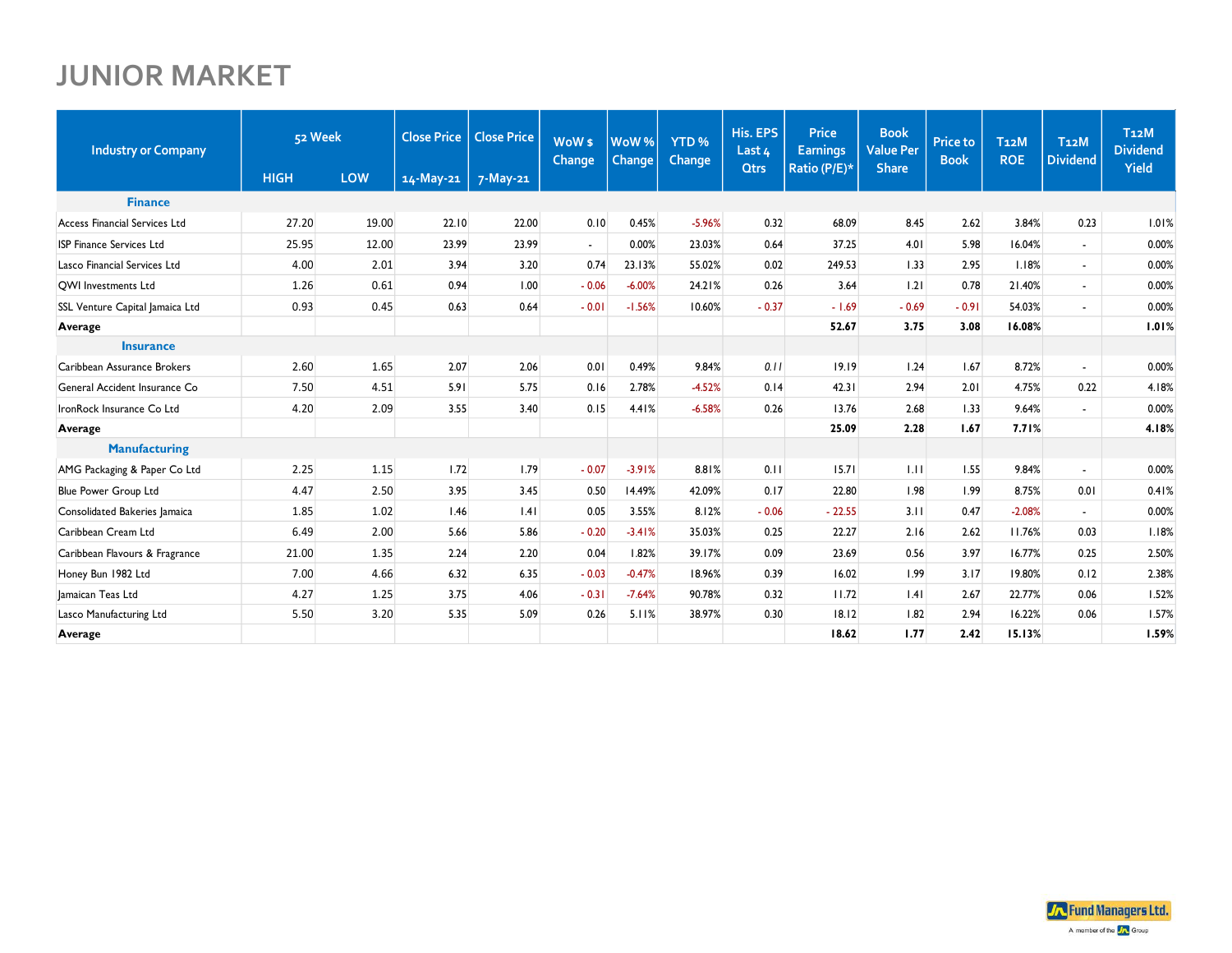| <b>Industry or Company</b>                 | 52 Week     |            | <b>Close Price</b> | <b>Close Price</b> | WoW \$<br>Change | WoW%<br><b>Change</b> | YTD <sub>%</sub><br><b>Change</b> | His. EPS<br>Last 4 | Price<br><b>Earnings</b> | <b>Book</b><br><b>Value Per</b> | <b>Price to</b><br><b>Book</b> | <b>T12M</b><br><b>ROE</b> | T <sub>12</sub> M<br><b>Dividend</b> | <b>T12M</b><br><b>Dividend</b> |
|--------------------------------------------|-------------|------------|--------------------|--------------------|------------------|-----------------------|-----------------------------------|--------------------|--------------------------|---------------------------------|--------------------------------|---------------------------|--------------------------------------|--------------------------------|
|                                            | <b>HIGH</b> | <b>LOW</b> | $14-May-21$        | $7-May-21$         |                  |                       |                                   | <b>Qtrs</b>        | Ratio (P/E)*             | <b>Share</b>                    |                                |                           |                                      | Yield                          |
| <b>Retail</b>                              |             |            |                    |                    |                  |                       |                                   |                    |                          |                                 |                                |                           |                                      |                                |
| Caribbean Producers Jamaica Ltd            | 4.05        | 2.06       | 3.43               | 3.72               | $-0.29$          | $-7.80%$              | 33.03%                            | $-1.06$            | $-3.24$                  | 1.86                            | 1.84                           | $-56.81%$                 |                                      | 0.00%                          |
| Lasco Distributors Ltd                     | 4.44        | 2.30       | 4.15               | 4.00               | 0.15             | 3.75%                 | 29.62%                            | 0.26               | 16.20                    | 1.79                            | 2.31                           | 14.28%                    | 0.05                                 | 1.60%                          |
| Derrimon Trading Co Ltd                    | 3.10        | 1.81       | 2.58               | 2.53               | 0.05             | 1.98%                 | 8.56%                             | 0.07               | 37.60                    | 0.35                            | 7.29                           | 19.40%                    | 0.01                                 | 0.59%                          |
| Everything Fresh Ltd                       | 1.35        | 0.61       | 1.00               | 1.16               | $-0.16$          | $-13.79%$             | 34.64%                            | $-0.25$            | $-3.94$                  | 0.42                            | 2.36                           | -59.78%                   | $\blacksquare$                       | 0.00%                          |
| Fontana Ltd                                | 6.50        | 4.60       | 6.34               | 6.01               | 0.33             | 5.49%                 | 12.02%                            | 0.33               | 19.39                    | .4                              | 4.50                           | 23.22%                    | 0.08                                 | 1.48%                          |
| FosRich Company Ltd.                       | 9.50        | 3.02       | 7.86               | 8.29               | $-0.43$          | $-5.19%$              | 91.25%                            | 0.32               | 24.79                    | 1.81                            | 4.35                           | 17.56%                    | 0.10                                 | 2.72%                          |
| Jetcon Corp Ltd                            | 1.35        | 0.56       | 0.87               | 0.89               | $-0.02$          | $-2.25%$              | 10.13%                            | $-0.01$            | $-75.38$                 | 0.93                            | 0.94                           | $-1.25%$                  | $\overline{\phantom{a}}$             | 0.00%                          |
| Indies Pharma Jamaica Ltd                  | 4.90        | 2.09       | 4.03               | 4.20               | $-0.17$          | $-4.05%$              | 52.31%                            | 0.16               | 25.03                    | 0.63                            | 6.44                           | 25.72%                    | 0.25                                 | 10.87%                         |
| Lumber Depot Ltd                           | 3.23        | 0.95       | 3.08               | 2.76               | 0.32             | 11.59%                | 99.58%                            | 0.12               | 25.42                    | 0.40                            | 7.80                           | 30.67%                    | 0.02                                 | 1.80%                          |
| Medical Disposables & Supplies             | 7.30        | 3.51       | 4.25               | 5.28               | $-1.03$          | $-19.51%$             | 0.83%                             | 0.07               | 63.24                    | 3.21                            | 1.32                           | 2.09%                     | $\blacksquare$                       | 0.00%                          |
| Paramount Trading Jamaica Ltd              | 2.00        | 1.25       | 1.39               | 1.30               | 0.09             | 6.92%                 | $-4.14%$                          | 0.02               | 67.05                    | 0.49                            | 2.82                           | 4.21%                     | 0.04                                 | 2.03%                          |
| Stationary & Office Supplies               | 9.50        | 3.60       | 7.05               | 6.26               | 0.79             | 12.62%                | 55.29%                            | 0.18               | 39.51                    | 2.66                            | 2.65                           | 6.71%                     | 0.08                                 | 1.31%                          |
| Tropical Battery Compsny Limited           | 1.35        | 0.96       | 1.20               | 1.18               | 0.02             | 1.69%                 | 0.76%                             | 0.03               | 46.86                    | 0.58                            | 2.07                           | 4.41%                     | 0.01                                 | 1.00%                          |
| Average                                    |             |            |                    |                    |                  |                       |                                   |                    | 36.51                    | 1.27                            | 3.59                           | 14.83%                    |                                      | 2.60%                          |
| <b>Leisure</b>                             |             |            |                    |                    |                  |                       |                                   |                    |                          |                                 |                                |                           |                                      |                                |
| Dolphin Cove Ltd                           | 11.00       | 5.50       | 7.99               | 7.93               | 0.06             | 0.76%                 | $-8.99%$                          | $-0.41$            | $-19.47$                 | 9.69                            | 0.82                           | $-4.23%$                  | $\blacksquare$                       | 0.00%                          |
| <b>KLE Group Ltd</b>                       | 1.80        | 1.00       | 1.20               | 1.02               | 0.18             | 17.65%                | 4.35%                             | $-0.72$            | $-1.66$                  | 0.34                            | 3.51                           | $-211.81%$                | $\blacksquare$                       | 0.00%                          |
| Main Event Entertainment Group             | 4.93        | 2.89       | 4.91               | 4.70               | 0.21             | 4.47%                 | 53.44%                            | $-0.27$            | $-18.38$                 | 1.81                            | 2.72                           | $-14.80%$                 | $\overline{\phantom{a}}$             | 0.00%                          |
| Average                                    |             |            |                    |                    |                  |                       |                                   |                    | $-13.17$                 | 3.95                            | 2.35                           | $-9.52%$                  |                                      | 0.00%                          |
| <b>Food &amp; Beverage</b>                 |             |            |                    |                    |                  |                       |                                   |                    |                          |                                 |                                |                           |                                      |                                |
| Express Catering Ltd.                      | 5.98        | 2.99       | 4.78               | 4.54               | 0.24             | 5.29%                 | 35.51%                            | $-0.14$            | $-34.55$                 | 0.21                            | 22.98                          | $-66.51%$                 |                                      | 0.00%                          |
| Average                                    |             |            |                    |                    |                  |                       |                                   |                    | $-34.55$                 | 0.21                            | 22.98                          | $-66.51%$                 |                                      | 0.00%                          |
| <b>Services</b>                            |             |            |                    |                    |                  |                       |                                   |                    |                          |                                 |                                |                           |                                      |                                |
| <b>CAC 2000 Ltd</b>                        | 14.75       | 7.39       | 9.70               | 9.50               | 0.20             | 2.11%                 | $-25.38%$                         | 0.30               | 31.96                    | 3.07                            | 3.16                           | 9.88%                     | $\overline{\phantom{a}}$             | 0.00%                          |
| Cargo Handlers Ltd                         | 8.71        | 6.00       | 8.70               | 7.51               | 1.19             | 15.85%                | 14.47%                            | 0.21               | 41.91                    | 1.29                            | 6.73                           | 16.06%                    | 0.16                                 | 2.46%                          |
| Elite Diagnostic Limited                   | 4.69        | 2.71       | 3.14               | 3.12               | 0.02             | 0.64%                 | 4.44%                             | $-0.06$            | $-55.98$                 | 1.28                            | 2.45                           | $-4.38%$                  | $\frac{1}{2}$                        | 0.00%                          |
| Future Energy Sources Company Limited      | 1.16        | 1.00       | 1.07               | 1.07               | $\blacksquare$   | 0.00%                 | 33.75%                            | 0.04               | 26.16                    | 0.11                            | 9.51                           | 36.36%                    | $\blacksquare$                       | 0.00%                          |
| <b>Gwest Corporation</b>                   | 1.01        | 0.56       | 0.81               | 0.80               | 0.01             | 1.25%                 | 7.95%                             | $-0.07$            | $-11.40$                 | 1.27                            | 0.64                           | $-5.57%$                  | $\sim$                               | 0.00%                          |
| Knutsford Express Services Ltd             | 9.00        | 5.10       | 8.43               | 8.50               | $-0.07$          | $-0.82%$              | 24.81%                            | $-0.26$            | $-32.36$                 | 1.42                            | 5.94                           | $-18.35%$                 | $\sim$                               | 0.00%                          |
| Mailpac Group Limited                      | 4.43        | 1.68       | 3.72               | 3.71               | 0.01             | 0.27%                 | 33.67%                            | 0.18               | 20.92                    | 0.21                            | 17.71                          | 84.66%                    | 0.15                                 | 7.79%                          |
| tTech Ltd                                  | 7.30        | 3.71       | 5.91               | 4.87               | 1.04             | 21.36%                | 37.44%                            | 0.25               | 23.75                    | 2.33                            | 2.53                           | 10.67%                    |                                      | 0.00%                          |
| Average                                    |             |            |                    |                    |                  |                       |                                   |                    | 28.94                    | 1.37                            | 6.08                           | 18.24%                    |                                      | 5.12%                          |
| <b>Other</b>                               |             |            |                    |                    |                  |                       |                                   |                    |                          |                                 |                                |                           |                                      |                                |
| <b>ICREATE Limited</b>                     | 0.99        | 0.42       | 0.79               | 0.77               | 0.02             | 2.60%                 | 34.17%                            | $-0.05$            | $-1.84$                  | $-0.04$                         | $-20.06$                       | 122.96%                   | $\blacksquare$                       | 0.00%                          |
| The Limners and Bards Company Ltd          | 3.20        | 1.75       | 2.98               | 2.78               | 0.20             | 7.19%                 | $-2.63%$                          | 0.15               | 15.66                    | 0.49                            | 6.11                           | 31.48%                    | 0.07                                 | 3.90%                          |
|                                            |             |            |                    |                    |                  |                       |                                   |                    | 15.66                    | 0.49                            | 6.11                           | 31.48%                    |                                      | 3.90%                          |
| <b>Market Average (excluding Outliers)</b> |             |            |                    |                    |                  |                       |                                   |                    | 29.58                    | 1.89                            | 3.62                           | 17.24%                    |                                      | 3.07%                          |